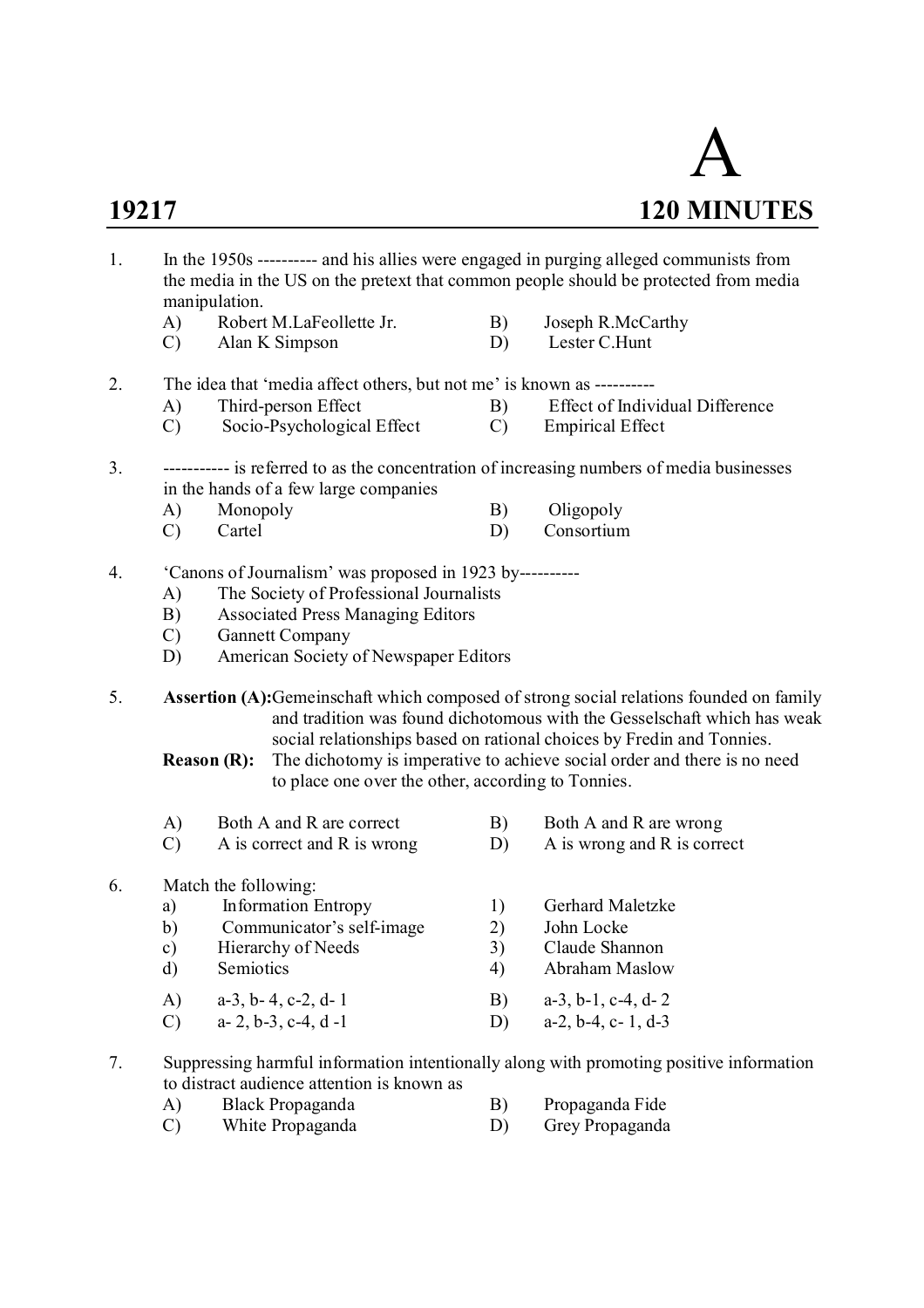8. Name the publisher who was responsible for the formation of Hutchins Commission. A) William Randolph Hearst B) Joseph Pulitzer C) Theodore Roosevelt D) Henry Luce 9. Muckraker in journalism is referred to those ---------- A) Journalists who defy powerful people and systems and expose wrong-doings B) Photographers who sneak into criminal conspiracies and expose it with evidences C) Editors who are ruthless in publishing any material irrespective of its validity D) All of these 10. 'Fear: Trump in the White House' is the book authored by---------- A) Carl Bernstein B) Bob Woodward C) Barak Obama C) Hillary Clinton 11. The term 'cybernetics' is coined by---------- A) John Von Neumann B) Norbert Weiner C) Mark Prensky D) BennetMalton and Kervin 12. Name the first news agency of the world A) Agence Havas B) Reuters C) ITAR Tass D) XinHua 13. Meaning theory and Cultivation theory are considered parts of ----------theory. A) Behaviourist B) Functionalist C) Critical D) Stalagmite 14. 'Fear of extreme isolation' is a concept associated with---------- A) Priming B) Framing C) Spiral of silence D) Mediation 15. 'The press may not be successful in telling people what to think, but they are successful in telling them what to think about' – Who stated this? A) Bernard Cohen B) Maxwell McCombes C) Benedict Anderson D) Noam Chomsky 16. Theory of Cognitive Dissonance was proposed in the book--------- A) Civilisation and its Discontents B) The Interpretation of Dreams C) When Prophecy Fails D) Psychology and Alchemy 17. 'Lo and Behold: Reveries of the Connected World' is a documentary film directed by------ which dealt with the impact of internet on human life.<br>A) Werner Herzog B)  $Y$ A) Werner Herzog B) Yann Arthus-Bertrand<br>
C) Michael Moore D) Kathryn Bigelow C) Michael Moore D) Kathryn Bigelow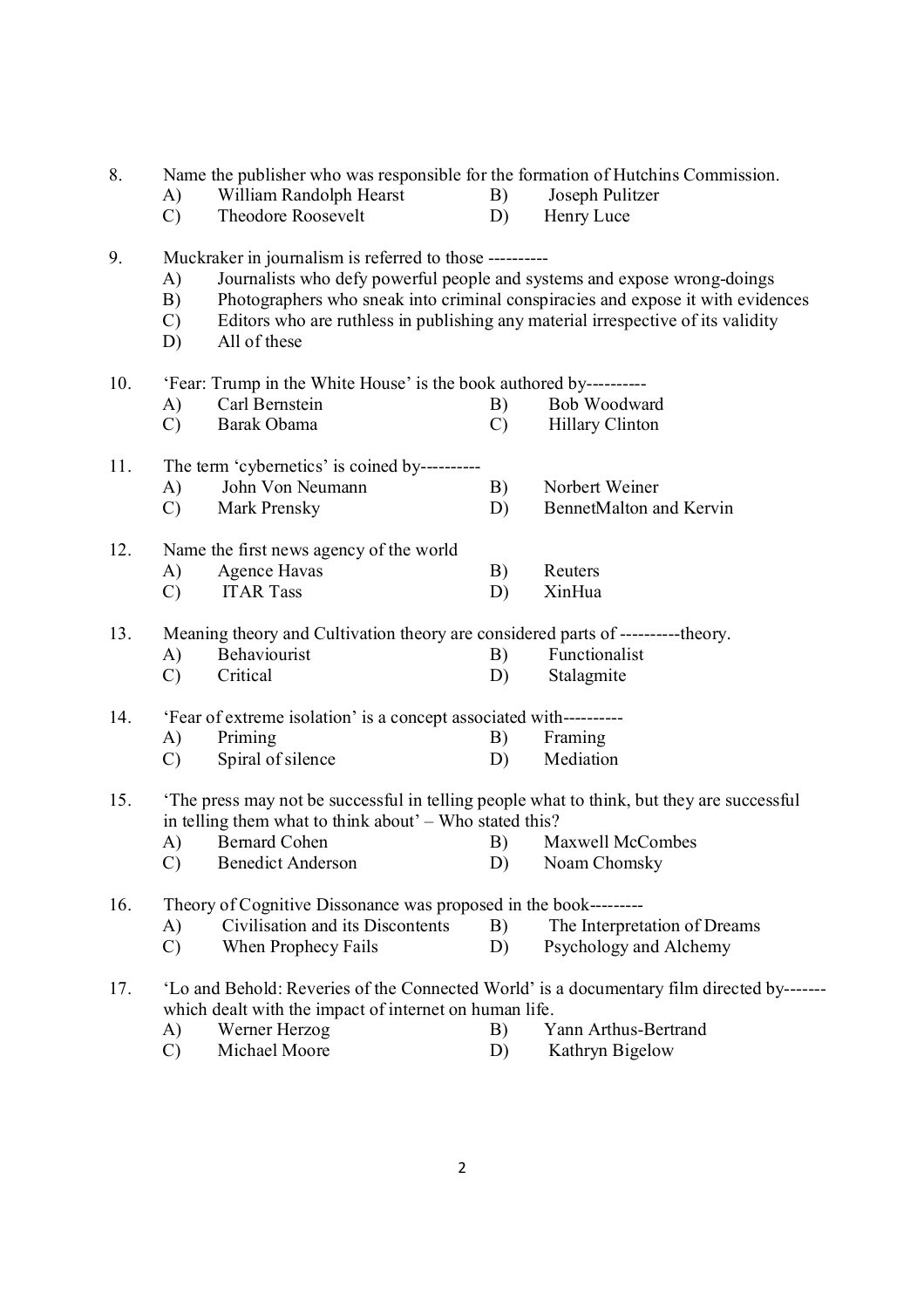| study attitude change by exposing 'Why we fight?' film series of Frank Capra.<br>Carl Hovland<br>Joseph Klapper<br>A)<br>B)<br>Wilbur Schramm<br>$\mathcal{C}$<br>Paul Lazarsfeld<br>D)<br>According to diffusion theory, ---------are those who directly influence early adopters<br>19.<br>and opinion leaders<br>Innovators<br>B)<br>Laggards<br>A)<br><b>Change Agents</b><br>All of these<br>$\mathcal{C}$<br>D)<br>20.<br>Who among the following was a vehement critic of 'Elite Pluralism' hinged on empirical<br>data gathered from US voter studies?<br>McPhee<br>Berelson<br>A)<br>B)<br>C Wright Mills<br>VO Key<br>$\mathcal{C}$<br>D)<br>21.<br><b>Assertion(A):</b> Classical Marxist Theory asserts that when the masses seize control over<br>the means of production, control over the 'super structure' will naturally<br>follow.<br>As the "super structure" is indomitable, this is the only way to<br><b>Reason (R):</b><br>achieve social change according to Marx.<br>Both A and R are correct<br>B)<br>Both A and R are wrong<br>A)<br>A is wrong and R is correct<br>$\mathcal{C}$<br>A is correct and R is wrong<br>D)<br>The Uses and Gratification theory of Media Studies is centered on---------<br>22.<br>Source domination<br>Channels of communication<br>A)<br>B)<br>$\mathcal{C}$<br>Audience perception<br>D)<br>Message design<br>'Advertisements are hyper ritualized representations of social action', says Erving Goffman.<br>23.<br>His theory is known as--------<br>Frame Analysis Theory<br>B)<br>Priming Effects Theory<br>A)<br><b>Information Processing Theory</b><br><b>Active Audience Theory</b><br>$\mathcal{C}$<br>D)<br>Pick the odd one out based on the authorship of the following works.<br>24.<br>'Understanding Media: The Extensions of Man'<br>A)<br>'The Medium is the Massage: An Inventory of Effects'<br>B)<br>$\mathcal{C}$<br>'The Gutenberg Galaxy'<br>'On Liberty'<br>D)<br>25.<br>'Mean World Syndrome' is an idea developed from--------<br>Cultivation analysis<br>Behaviourist notions<br>B)<br>A)<br>Social marketing research<br>D)<br>None of these<br>$\mathcal{C}$<br>Who among the following was the Editor of 'Mainstream' magazine?<br>26.<br>Khushwant Singh<br>Nikhil Chakravarty<br>B)<br>A) | 18. |               |              |    | Name the American Mass Communication Researcher who employed controlled variation to |
|-------------------------------------------------------------------------------------------------------------------------------------------------------------------------------------------------------------------------------------------------------------------------------------------------------------------------------------------------------------------------------------------------------------------------------------------------------------------------------------------------------------------------------------------------------------------------------------------------------------------------------------------------------------------------------------------------------------------------------------------------------------------------------------------------------------------------------------------------------------------------------------------------------------------------------------------------------------------------------------------------------------------------------------------------------------------------------------------------------------------------------------------------------------------------------------------------------------------------------------------------------------------------------------------------------------------------------------------------------------------------------------------------------------------------------------------------------------------------------------------------------------------------------------------------------------------------------------------------------------------------------------------------------------------------------------------------------------------------------------------------------------------------------------------------------------------------------------------------------------------------------------------------------------------------------------------------------------------------------------------------------------------------------------------------------------------------------------------------------------------------------------------------------------------------------------------------------------------------------------------------------------------------------------|-----|---------------|--------------|----|--------------------------------------------------------------------------------------|
|                                                                                                                                                                                                                                                                                                                                                                                                                                                                                                                                                                                                                                                                                                                                                                                                                                                                                                                                                                                                                                                                                                                                                                                                                                                                                                                                                                                                                                                                                                                                                                                                                                                                                                                                                                                                                                                                                                                                                                                                                                                                                                                                                                                                                                                                                     |     |               |              |    |                                                                                      |
|                                                                                                                                                                                                                                                                                                                                                                                                                                                                                                                                                                                                                                                                                                                                                                                                                                                                                                                                                                                                                                                                                                                                                                                                                                                                                                                                                                                                                                                                                                                                                                                                                                                                                                                                                                                                                                                                                                                                                                                                                                                                                                                                                                                                                                                                                     |     |               |              |    |                                                                                      |
|                                                                                                                                                                                                                                                                                                                                                                                                                                                                                                                                                                                                                                                                                                                                                                                                                                                                                                                                                                                                                                                                                                                                                                                                                                                                                                                                                                                                                                                                                                                                                                                                                                                                                                                                                                                                                                                                                                                                                                                                                                                                                                                                                                                                                                                                                     |     |               |              |    |                                                                                      |
|                                                                                                                                                                                                                                                                                                                                                                                                                                                                                                                                                                                                                                                                                                                                                                                                                                                                                                                                                                                                                                                                                                                                                                                                                                                                                                                                                                                                                                                                                                                                                                                                                                                                                                                                                                                                                                                                                                                                                                                                                                                                                                                                                                                                                                                                                     |     |               |              |    |                                                                                      |
|                                                                                                                                                                                                                                                                                                                                                                                                                                                                                                                                                                                                                                                                                                                                                                                                                                                                                                                                                                                                                                                                                                                                                                                                                                                                                                                                                                                                                                                                                                                                                                                                                                                                                                                                                                                                                                                                                                                                                                                                                                                                                                                                                                                                                                                                                     |     |               |              |    |                                                                                      |
|                                                                                                                                                                                                                                                                                                                                                                                                                                                                                                                                                                                                                                                                                                                                                                                                                                                                                                                                                                                                                                                                                                                                                                                                                                                                                                                                                                                                                                                                                                                                                                                                                                                                                                                                                                                                                                                                                                                                                                                                                                                                                                                                                                                                                                                                                     |     |               |              |    |                                                                                      |
|                                                                                                                                                                                                                                                                                                                                                                                                                                                                                                                                                                                                                                                                                                                                                                                                                                                                                                                                                                                                                                                                                                                                                                                                                                                                                                                                                                                                                                                                                                                                                                                                                                                                                                                                                                                                                                                                                                                                                                                                                                                                                                                                                                                                                                                                                     |     |               |              |    |                                                                                      |
|                                                                                                                                                                                                                                                                                                                                                                                                                                                                                                                                                                                                                                                                                                                                                                                                                                                                                                                                                                                                                                                                                                                                                                                                                                                                                                                                                                                                                                                                                                                                                                                                                                                                                                                                                                                                                                                                                                                                                                                                                                                                                                                                                                                                                                                                                     |     |               |              |    |                                                                                      |
|                                                                                                                                                                                                                                                                                                                                                                                                                                                                                                                                                                                                                                                                                                                                                                                                                                                                                                                                                                                                                                                                                                                                                                                                                                                                                                                                                                                                                                                                                                                                                                                                                                                                                                                                                                                                                                                                                                                                                                                                                                                                                                                                                                                                                                                                                     |     |               |              |    |                                                                                      |
|                                                                                                                                                                                                                                                                                                                                                                                                                                                                                                                                                                                                                                                                                                                                                                                                                                                                                                                                                                                                                                                                                                                                                                                                                                                                                                                                                                                                                                                                                                                                                                                                                                                                                                                                                                                                                                                                                                                                                                                                                                                                                                                                                                                                                                                                                     |     |               |              |    |                                                                                      |
|                                                                                                                                                                                                                                                                                                                                                                                                                                                                                                                                                                                                                                                                                                                                                                                                                                                                                                                                                                                                                                                                                                                                                                                                                                                                                                                                                                                                                                                                                                                                                                                                                                                                                                                                                                                                                                                                                                                                                                                                                                                                                                                                                                                                                                                                                     |     |               |              |    |                                                                                      |
|                                                                                                                                                                                                                                                                                                                                                                                                                                                                                                                                                                                                                                                                                                                                                                                                                                                                                                                                                                                                                                                                                                                                                                                                                                                                                                                                                                                                                                                                                                                                                                                                                                                                                                                                                                                                                                                                                                                                                                                                                                                                                                                                                                                                                                                                                     |     |               |              |    |                                                                                      |
|                                                                                                                                                                                                                                                                                                                                                                                                                                                                                                                                                                                                                                                                                                                                                                                                                                                                                                                                                                                                                                                                                                                                                                                                                                                                                                                                                                                                                                                                                                                                                                                                                                                                                                                                                                                                                                                                                                                                                                                                                                                                                                                                                                                                                                                                                     |     |               |              |    |                                                                                      |
|                                                                                                                                                                                                                                                                                                                                                                                                                                                                                                                                                                                                                                                                                                                                                                                                                                                                                                                                                                                                                                                                                                                                                                                                                                                                                                                                                                                                                                                                                                                                                                                                                                                                                                                                                                                                                                                                                                                                                                                                                                                                                                                                                                                                                                                                                     |     |               |              |    |                                                                                      |
|                                                                                                                                                                                                                                                                                                                                                                                                                                                                                                                                                                                                                                                                                                                                                                                                                                                                                                                                                                                                                                                                                                                                                                                                                                                                                                                                                                                                                                                                                                                                                                                                                                                                                                                                                                                                                                                                                                                                                                                                                                                                                                                                                                                                                                                                                     |     |               |              |    |                                                                                      |
|                                                                                                                                                                                                                                                                                                                                                                                                                                                                                                                                                                                                                                                                                                                                                                                                                                                                                                                                                                                                                                                                                                                                                                                                                                                                                                                                                                                                                                                                                                                                                                                                                                                                                                                                                                                                                                                                                                                                                                                                                                                                                                                                                                                                                                                                                     |     |               |              |    |                                                                                      |
|                                                                                                                                                                                                                                                                                                                                                                                                                                                                                                                                                                                                                                                                                                                                                                                                                                                                                                                                                                                                                                                                                                                                                                                                                                                                                                                                                                                                                                                                                                                                                                                                                                                                                                                                                                                                                                                                                                                                                                                                                                                                                                                                                                                                                                                                                     |     |               |              |    |                                                                                      |
|                                                                                                                                                                                                                                                                                                                                                                                                                                                                                                                                                                                                                                                                                                                                                                                                                                                                                                                                                                                                                                                                                                                                                                                                                                                                                                                                                                                                                                                                                                                                                                                                                                                                                                                                                                                                                                                                                                                                                                                                                                                                                                                                                                                                                                                                                     |     |               |              |    |                                                                                      |
|                                                                                                                                                                                                                                                                                                                                                                                                                                                                                                                                                                                                                                                                                                                                                                                                                                                                                                                                                                                                                                                                                                                                                                                                                                                                                                                                                                                                                                                                                                                                                                                                                                                                                                                                                                                                                                                                                                                                                                                                                                                                                                                                                                                                                                                                                     |     |               |              |    |                                                                                      |
|                                                                                                                                                                                                                                                                                                                                                                                                                                                                                                                                                                                                                                                                                                                                                                                                                                                                                                                                                                                                                                                                                                                                                                                                                                                                                                                                                                                                                                                                                                                                                                                                                                                                                                                                                                                                                                                                                                                                                                                                                                                                                                                                                                                                                                                                                     |     |               |              |    |                                                                                      |
|                                                                                                                                                                                                                                                                                                                                                                                                                                                                                                                                                                                                                                                                                                                                                                                                                                                                                                                                                                                                                                                                                                                                                                                                                                                                                                                                                                                                                                                                                                                                                                                                                                                                                                                                                                                                                                                                                                                                                                                                                                                                                                                                                                                                                                                                                     |     |               |              |    |                                                                                      |
|                                                                                                                                                                                                                                                                                                                                                                                                                                                                                                                                                                                                                                                                                                                                                                                                                                                                                                                                                                                                                                                                                                                                                                                                                                                                                                                                                                                                                                                                                                                                                                                                                                                                                                                                                                                                                                                                                                                                                                                                                                                                                                                                                                                                                                                                                     |     |               |              |    |                                                                                      |
|                                                                                                                                                                                                                                                                                                                                                                                                                                                                                                                                                                                                                                                                                                                                                                                                                                                                                                                                                                                                                                                                                                                                                                                                                                                                                                                                                                                                                                                                                                                                                                                                                                                                                                                                                                                                                                                                                                                                                                                                                                                                                                                                                                                                                                                                                     |     |               |              |    |                                                                                      |
|                                                                                                                                                                                                                                                                                                                                                                                                                                                                                                                                                                                                                                                                                                                                                                                                                                                                                                                                                                                                                                                                                                                                                                                                                                                                                                                                                                                                                                                                                                                                                                                                                                                                                                                                                                                                                                                                                                                                                                                                                                                                                                                                                                                                                                                                                     |     |               |              |    |                                                                                      |
|                                                                                                                                                                                                                                                                                                                                                                                                                                                                                                                                                                                                                                                                                                                                                                                                                                                                                                                                                                                                                                                                                                                                                                                                                                                                                                                                                                                                                                                                                                                                                                                                                                                                                                                                                                                                                                                                                                                                                                                                                                                                                                                                                                                                                                                                                     |     |               |              |    |                                                                                      |
|                                                                                                                                                                                                                                                                                                                                                                                                                                                                                                                                                                                                                                                                                                                                                                                                                                                                                                                                                                                                                                                                                                                                                                                                                                                                                                                                                                                                                                                                                                                                                                                                                                                                                                                                                                                                                                                                                                                                                                                                                                                                                                                                                                                                                                                                                     |     |               |              |    |                                                                                      |
|                                                                                                                                                                                                                                                                                                                                                                                                                                                                                                                                                                                                                                                                                                                                                                                                                                                                                                                                                                                                                                                                                                                                                                                                                                                                                                                                                                                                                                                                                                                                                                                                                                                                                                                                                                                                                                                                                                                                                                                                                                                                                                                                                                                                                                                                                     |     |               |              |    |                                                                                      |
|                                                                                                                                                                                                                                                                                                                                                                                                                                                                                                                                                                                                                                                                                                                                                                                                                                                                                                                                                                                                                                                                                                                                                                                                                                                                                                                                                                                                                                                                                                                                                                                                                                                                                                                                                                                                                                                                                                                                                                                                                                                                                                                                                                                                                                                                                     |     |               |              |    |                                                                                      |
|                                                                                                                                                                                                                                                                                                                                                                                                                                                                                                                                                                                                                                                                                                                                                                                                                                                                                                                                                                                                                                                                                                                                                                                                                                                                                                                                                                                                                                                                                                                                                                                                                                                                                                                                                                                                                                                                                                                                                                                                                                                                                                                                                                                                                                                                                     |     |               |              |    |                                                                                      |
|                                                                                                                                                                                                                                                                                                                                                                                                                                                                                                                                                                                                                                                                                                                                                                                                                                                                                                                                                                                                                                                                                                                                                                                                                                                                                                                                                                                                                                                                                                                                                                                                                                                                                                                                                                                                                                                                                                                                                                                                                                                                                                                                                                                                                                                                                     |     | $\mathcal{C}$ | R.K.Karanjia | D) | Sunit Chakravarty                                                                    |

3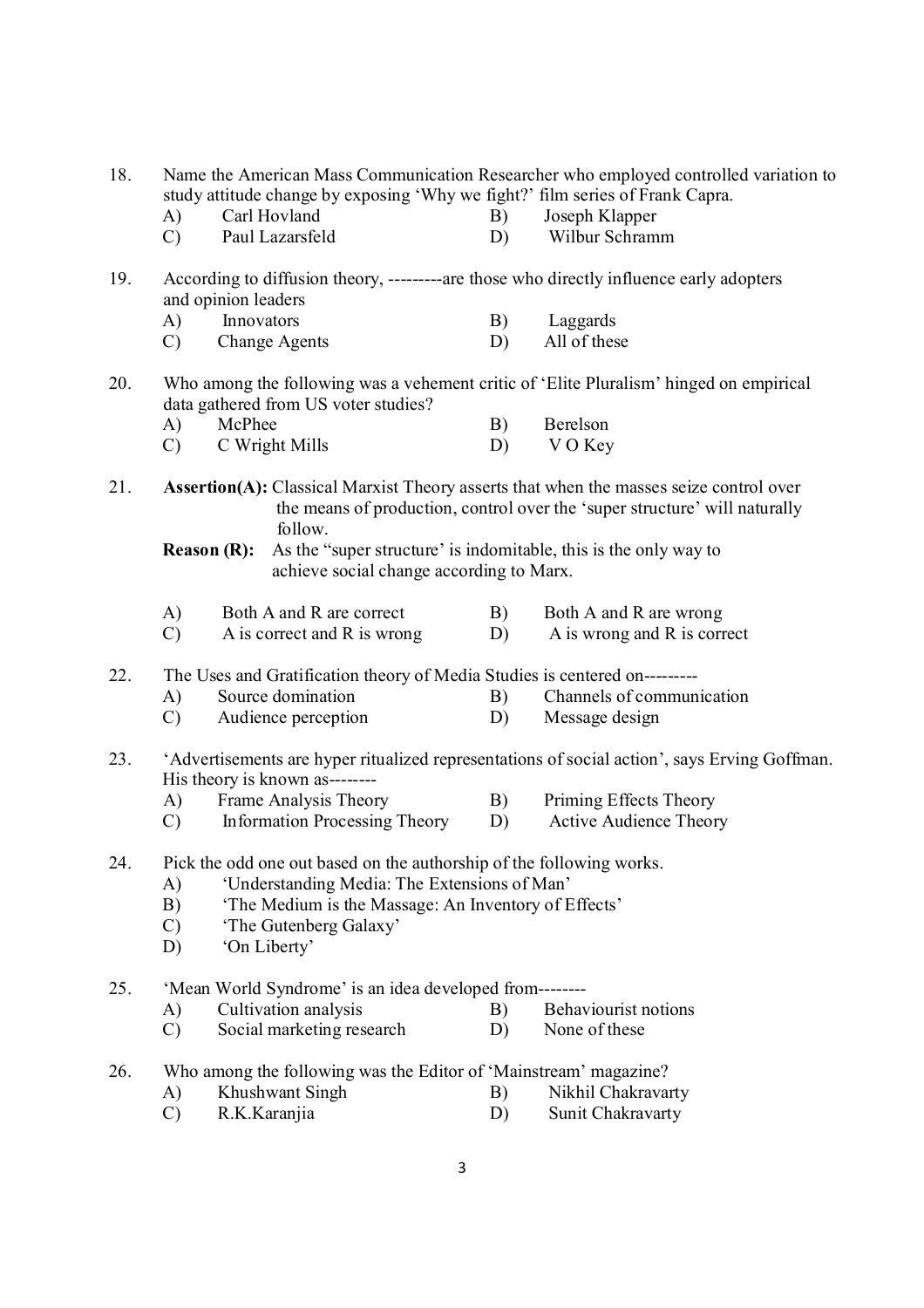| 27. | A)                  | Aniruddha Bahal is the Editor of--------<br>Tehelka<br>B)                                                          | Open              | $\mathcal{C}$ | The Quint                                                           | D) | Cobrapost                                                                          |
|-----|---------------------|--------------------------------------------------------------------------------------------------------------------|-------------------|---------------|---------------------------------------------------------------------|----|------------------------------------------------------------------------------------|
|     |                     |                                                                                                                    |                   |               |                                                                     |    |                                                                                    |
| 28. |                     | The anonymous source, widely known as 'Deep Throat', who provided critical                                         |                   |               |                                                                     |    |                                                                                    |
|     |                     | information in the Watergate Scandal' to The Washington Post was ---------<br>Carl Bernstein                       |                   | B)            | Mark Felt                                                           |    |                                                                                    |
|     | A)<br>$\mathcal{C}$ | David Frost                                                                                                        |                   | D)            | <b>Bradley Manning</b>                                              |    |                                                                                    |
|     |                     |                                                                                                                    |                   |               |                                                                     |    |                                                                                    |
| 29. |                     | 'The Post' is a Steven Spielberg Film based on--------------                                                       |                   |               |                                                                     |    |                                                                                    |
|     | A)                  | Pentagon Papers                                                                                                    |                   | B)            | Panama Papers                                                       |    |                                                                                    |
|     | $\mathcal{C}$       | War on Terror                                                                                                      |                   | D)            | Wiki Leaks                                                          |    |                                                                                    |
| 30. |                     | Match the following based on the names of films, central characters and the actors who<br>played these characters. |                   |               |                                                                     |    |                                                                                    |
|     |                     | a) The Insider                                                                                                     | 1) James Bond     |               | $\bullet$ .<br><br><br><br><br><br><br><br><br><br><br><br><br><br> |    | Roger Moore                                                                        |
|     |                     | b) The Informant                                                                                                   | 2) Jeffrey Wigand |               |                                                                     |    | <b>Russel Crowe</b>                                                                |
|     |                     | c) Spotlight                                                                                                       | 3) Matt Damon     |               | $\blacksquare$                                                      |    | Mark Whitacre                                                                      |
|     |                     | d) Octopussy                                                                                                       |                   |               | 4) Walter'Robby' Robinson -                                         |    | Michael Keaton                                                                     |
|     | A)                  | $a-3$ , $b-1$ , $c-4$ , $d-2$                                                                                      |                   | B)            | $a-2, b-3, c-4, d-1$                                                |    |                                                                                    |
|     | $\mathcal{C}$       | $a-4, b-3, c-2, d-1$                                                                                               |                   | D)            | $a-3$ , $b-4$ , $c-2$ , $d-1$                                       |    |                                                                                    |
|     |                     |                                                                                                                    |                   |               |                                                                     |    |                                                                                    |
| 31. |                     | 'The Melting Pot': Kerala is written by--------                                                                    |                   |               |                                                                     |    |                                                                                    |
|     | A)                  | K C John                                                                                                           |                   | B)            | M Sivaram                                                           |    |                                                                                    |
|     | $\mathcal{C}$       | N R S Babu                                                                                                         |                   | D)            | T N Gopakumar                                                       |    |                                                                                    |
| 32. |                     | Nora C Quebral who defined and reformed the concepts of development communication<br>belongs to--------            |                   |               |                                                                     |    |                                                                                    |
|     | A)                  | The Brettonwoods School                                                                                            |                   | B)            | The Los Banos School                                                |    |                                                                                    |
|     | $\mathcal{C}$ )     | The African School                                                                                                 |                   | D)            | The Latin American School                                           |    |                                                                                    |
| 33. |                     | Choose the correct chronological order towards growth and modernity according to<br>Daniel Lerner.                 |                   |               |                                                                     |    |                                                                                    |
|     | A)                  | Literacy-Urbanisation-Mass Media Exposure-Economic and Political Participation                                     |                   |               |                                                                     |    |                                                                                    |
|     | B)                  | Urbanisation-Literacy-Economic and Political Participation-Mass Media Exposure                                     |                   |               |                                                                     |    |                                                                                    |
|     | $\mathcal{C}$       | Economic and Political Participation-Urbanisation-Literacy-Mass Media Exposure                                     |                   |               |                                                                     |    |                                                                                    |
|     | D)                  |                                                                                                                    |                   |               |                                                                     |    | Urbanisation-Literacy - Mass Media Exposure - Economic and Political Participation |
| 34. |                     | The roots of Technological Determinism of communication is in the works of-------                                  |                   |               |                                                                     |    |                                                                                    |
|     | A)                  | Raymond Williams                                                                                                   |                   | B)            | Harold Innis                                                        |    |                                                                                    |
|     | $\mathcal{C}$       | <b>Stuart Hall</b>                                                                                                 |                   | D)            | John Milton                                                         |    |                                                                                    |
| 35. |                     | The world's first Artificial Intelligence News Anchor (virtual) from China works for-------                        |                   |               |                                                                     |    |                                                                                    |
|     | A)                  | XinHua                                                                                                             |                   | B)            | South China Morning Post                                            |    |                                                                                    |
|     | $\mathcal{C}$       | CCTV-1                                                                                                             |                   | D)            | Guizhou Television                                                  |    |                                                                                    |
|     |                     |                                                                                                                    |                   |               |                                                                     |    |                                                                                    |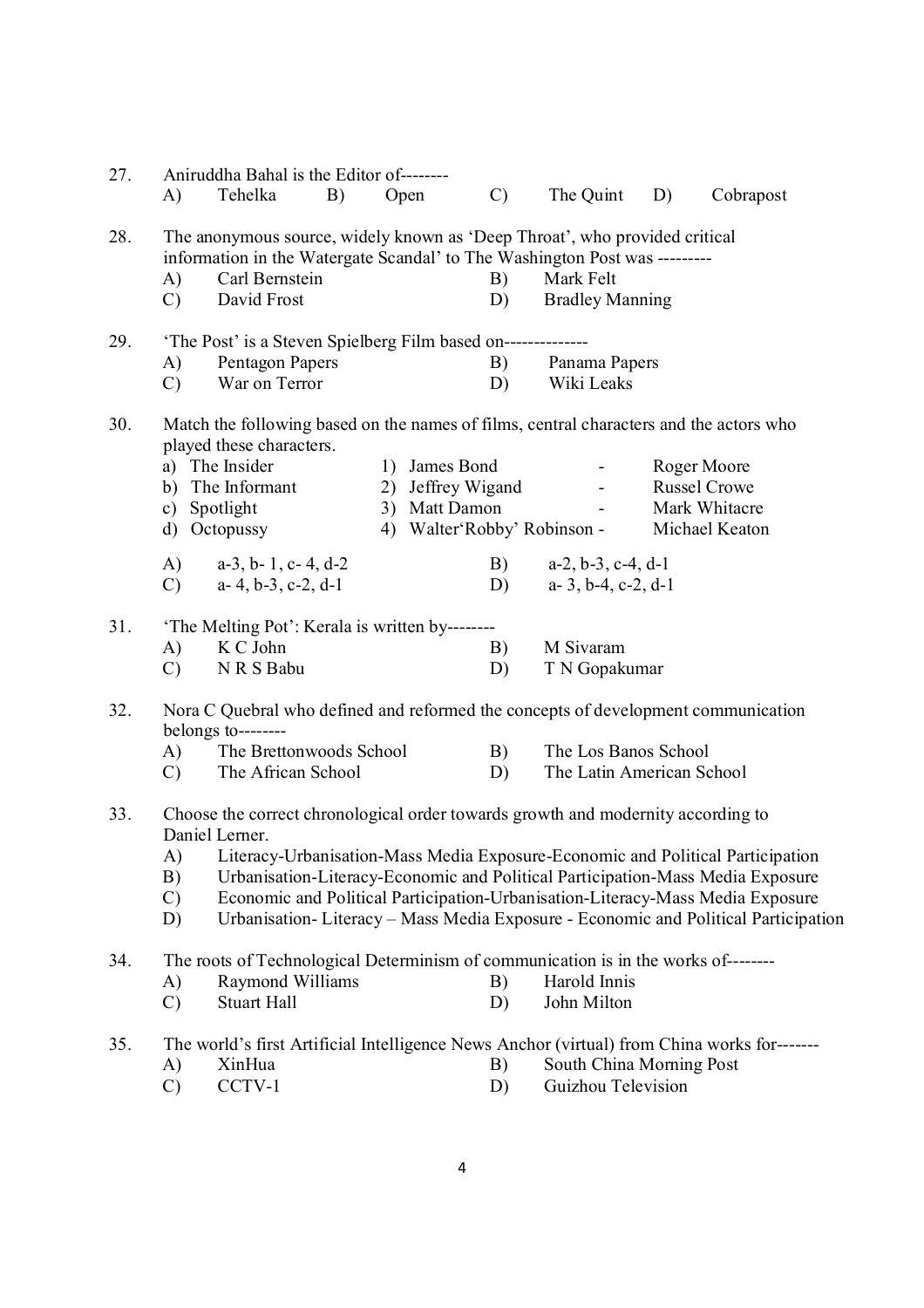36. Expansion of 'CMOS' which is used to construct integrated circuits and image sensors is-------

- A) Complementary Metal Oxide Semiconductor
- B) Condensed Metal Oxidiser Substance
- C) Critical Micro Organic Switch
- D) Crystalised Metal Octa Silicon

37. The U.S. aid to European countries after the Second World War for the revival of economy and industries is widely known as---------

- A) Truman Plan B) Marshall Plan
- C) Lewis Brown Plan D) Clayton Plan

38. The 'Multiplicity' paradigm or 'Another Development' was postulated by---------in reaction to the top - down bias of dominant paradigm of development.

- A) Everett M Rogers B) Nordenstrong and Schiller
- C) Jan Servaes D) Paul Baran
- 39. Development is approached as human freedom and enabling maximization of human potential in the works of----------
	- A) W Dissanayake B) Godwin C Chu<br>
	C) Maiid Tehranian D) Amartya Sen
	- C) Majid Tehranian D)

## 40. Who among the following was instrumental in developing Human Development Index?

- A) Jean Dreze B) Mahbub Ul Haq
- C) David Ricardo D) None of the these

41. 'We have no Plan B, since there is no Planet B' is a famous quote by the then UN Secretary General which led to the adoption of SDGs. Name the UN Secretary General.

- A) Boutros Boutros-Ghali B) Kofi Annan
- C) Ban Ki-moon D) Antonio Guterres
- 42. 'The role of press should be of a 'constructive critic' rather than an ally or adversary of the government' was recommended by---------
	- A) First Press Commission B) Second Press Commission<br>
	C) Editor's Guild D) Press Council of India
	- C) Editor's Guild D) Press Council of India

43. 'The total income of the world is fixed' is a notion which can be found in--------

- A) Mercantilism B) Physiocracy
- C) Malthusianism D) Marxian Economic Theory
- 44. The formula adopted in 1969 by Indian government for allocation of central assistance to states to implement Five-year plans is known as--------<br>A) Domar Formula B)
	- A) Domar Formula B) Rangarajan Formula<br>
	C) Mukheriee Formula D) Gadgil Formula
	- C) Mukheriee Formula D)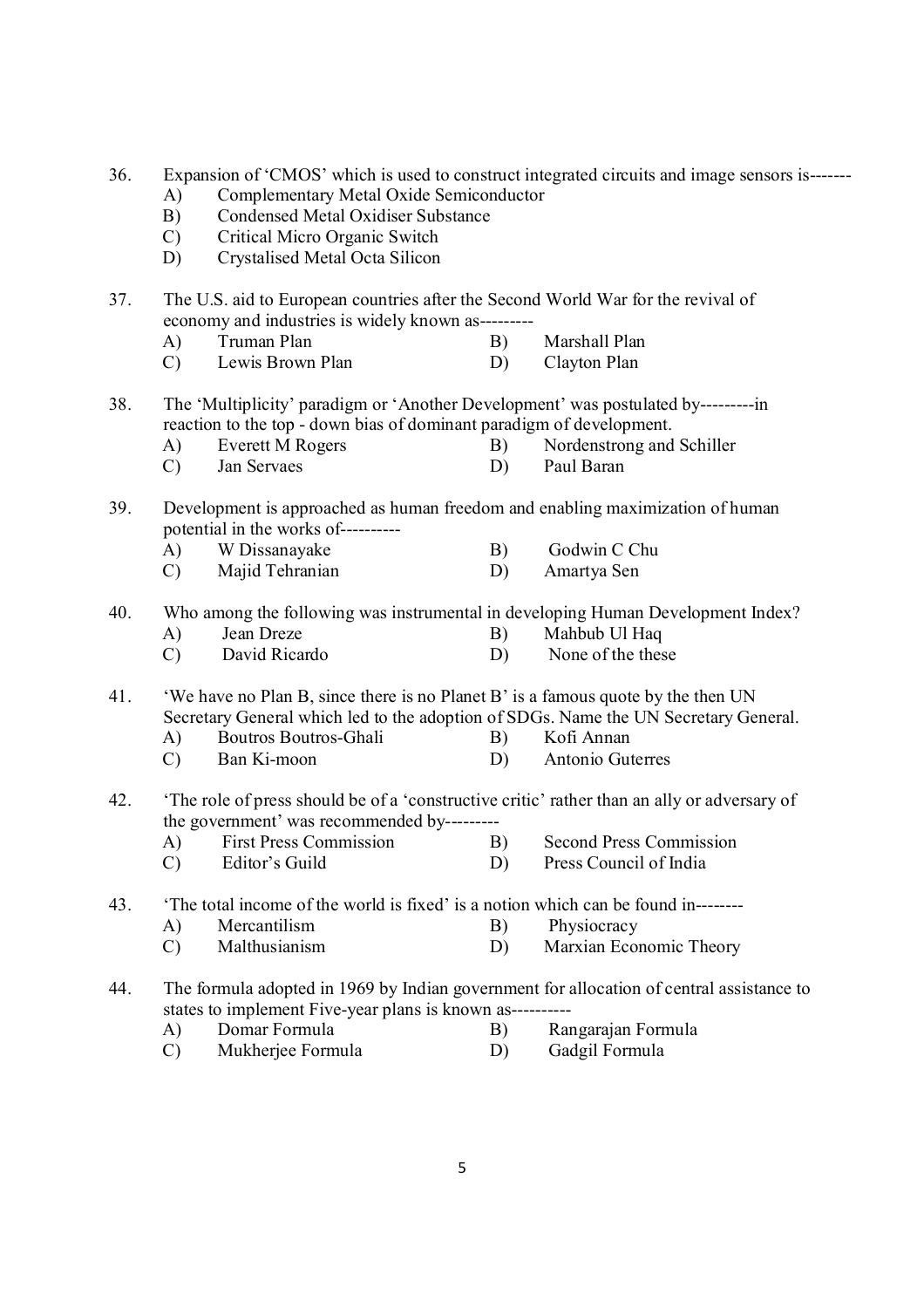45. The  $73<sup>rd</sup>$  and  $74<sup>th</sup>$  constitutional amendment bills were intended to give---------

- A) Statutory powers for Panchayati Raj and Nagar Palika institutions
- B) Statutory obligation of reserving 50% of the total seats in Panchayati Raj and Nagar Palika institutions
- C) Both A and B
- D) None of the above
- 46. '…and were it left to me to decide whether we have a government without newspapers or newspapers without a government, I should not hesitate a moment to prefer the latter'- Who said this?
	- A) John F Kennedy B) Abraham Lincoln
	- C) Thomas Jefferson D) George Washington
- 47. 'The pitch, tempo, resonance, modulation, speed, and other sound characteristics attribute meanings in communication'- This area of study is known as
	- A) Vocalics B) Haptics C) Proxemics D) Kinesics
- 48. 'Comment is free, but facts are sacred' is a famous quote by C.P.Scott. He was the editor of--------------
	- B) The Daily Mail C) The Observer D) The Manchester Guardian
- 49. Pick the odd one, who was not part of Birmingham Centre for Contemporary Cultural Studies.
	- A) Richard Johnson B) Richard Hoggart C) Stuart Hall D) Marshal McLuhan

50. In 1938, the 'National Herald' was founded by---------

- A) SardarVallabhbhai Patel B) Jawaharlal Nehru<br>
C) Abul Kalam Azad D) B R Ambedkar
- C) Abul Kalam Azad D)
- 51. Who among the following was appointed as the first news ombudsman in India?
	- A) Justice P N Bhagawati B) O S Paneerselvan<br>
	C) Arindam Sen Gunta D) Inder Malhotra
	- C) ArindamSen Gupta D)

52. The weekly edited by the author of the 'Robinson Crusoe', Daniel Defoe is--------------

- A) Daily Courant B) Review
	- C) Coranto D) Notize Scritte
- 53. Who was the editor of 'The Bengal Journal' who refused to tender apology for publishing news which said 'Lord Cornwallis dead in Maratha war'? The incident led to the closure of 'Bengal Journal'.
	- A) James Silk Buckingham B) James Augustus Hicky
	- C) William Duane D) Peter Read
- -

6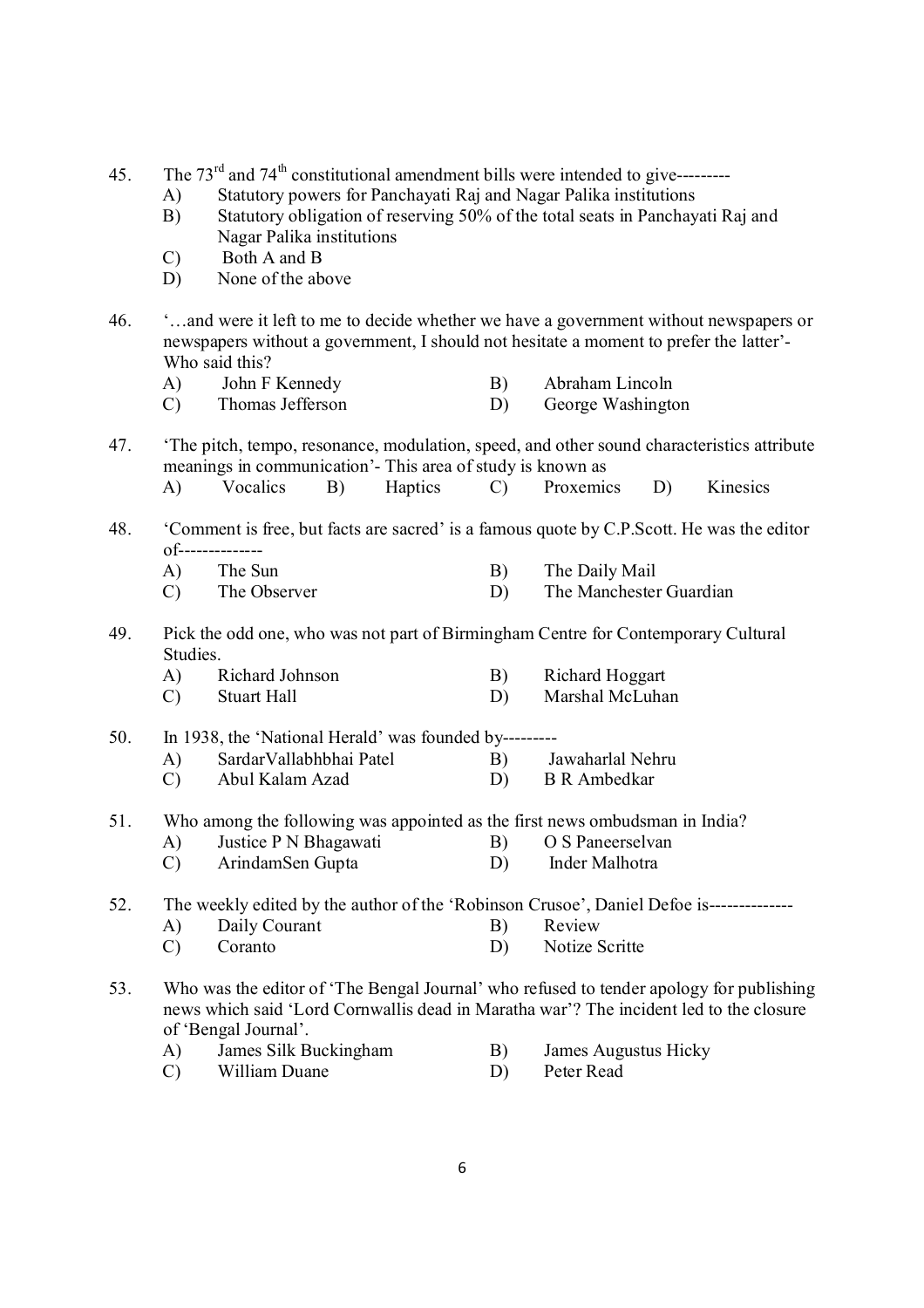| 54. |               | In India, 'Letters to the Editor' was first published in ---------------            |    |        |             |                                                                                                |
|-----|---------------|-------------------------------------------------------------------------------------|----|--------|-------------|------------------------------------------------------------------------------------------------|
|     | A)            | Calcutta Chronicle                                                                  |    |        | B)          | Bombay Herald                                                                                  |
|     | $\mathcal{C}$ | Madras Courier                                                                      |    |        | D)          | <b>Bombay Gazette</b>                                                                          |
| 55. | 1822.         |                                                                                     |    |        |             | Raja Ram Mohun Roy shut down -------- in protest against the press regulations of              |
|     | A)            | Sambad Kaumudi                                                                      |    |        | B)          | MirutUl Akbar                                                                                  |
|     | $\mathcal{C}$ | <b>Brahminical Magazine</b>                                                         |    |        | D)          | All of the above                                                                               |
| 56. |               | Who was the founder of 'The Hindu'?                                                 |    |        |             |                                                                                                |
|     | A)            | G Subramania Iyer                                                                   |    |        | B)          | Kasturiranga Iyengar                                                                           |
|     | $\mathcal{C}$ | G Kasturi                                                                           |    |        | D)          | S Rangaswamy Iyengar                                                                           |
| 57. |               | Which of the following newspaper was edited by Sardar K M Panikkar?                 |    |        |             |                                                                                                |
|     | A)            | The Pioneer                                                                         |    |        | B)          | TheTimes of India                                                                              |
|     | $\mathcal{C}$ | The Hindustan Times                                                                 |    |        | D)          | Young India                                                                                    |
| 58. |               | Wheel' in 1946.                                                                     |    |        |             | Name the photographer who shot the world famous photograph 'Gandhi and the Spinning            |
|     | A)            | Margaret Bourke-White                                                               |    |        | B)          | HomiVyarawalla                                                                                 |
|     | $\mathcal{C}$ | Raghu Rai                                                                           |    |        | D)          | Arko Dutta                                                                                     |
| 59. |               |                                                                                     |    |        |             | Who was the editor of 'Vivekodayam' masika when it started publication in 1904?                |
|     | A)            | Kumaranasan                                                                         |    |        | B)          | SreeNarayana Guru                                                                              |
|     | $\mathcal{C}$ | Sahodaran Ayyappan                                                                  |    |        | D)          | Mahatma Ayyankali                                                                              |
| 60. |               | ----------was the first publication in Kerala that not only informed the details of |    |        |             |                                                                                                |
|     |               |                                                                                     |    |        |             | October Revolution in Russia within two months but also welcomed the uprising by               |
|     |               | comparing it with the status of backward communities in the state.                  |    |        |             |                                                                                                |
|     | A)            | Kerala Patrika                                                                      |    |        | B)          | Western Star                                                                                   |
|     | $\mathcal{C}$ | Swarat                                                                              |    |        | D)          | Mitavadi                                                                                       |
| 61. |               |                                                                                     |    |        |             | Name the first newspaper in Kerala which established relation with Reuters to get foreign news |
|     |               | A) Swadeshabhimani B) Keralan                                                       |    |        |             |                                                                                                |
|     | $\mathcal{C}$ | Paschima Tharaka                                                                    |    |        | D)          | Kerala Panchika                                                                                |
| 62. |               | Match the following                                                                 |    |        |             |                                                                                                |
|     | a)            | Prabodhakan                                                                         | 1) |        | W H Moore   |                                                                                                |
|     | b)            | Bhashaposhini                                                                       | 2) | Kesari |             |                                                                                                |
|     | c)            | Sandishtavadi                                                                       | 3) |        | DevjiBhimji |                                                                                                |
|     | d)            | Kerala Mitram                                                                       | 4) |        |             | Malayala manorama                                                                              |
|     | A)            | $a-2, b-3, c-4, d-1$                                                                |    |        | B)          | $a-2, b-4, c-1, d-3$                                                                           |
|     | $\mathcal{C}$ | $a-2$ , $b-1$ , $c-4$ , $d-3$                                                       |    |        | D)          | $a-3$ , $b-1$ , $c-4$ , $d-2$                                                                  |
|     |               |                                                                                     |    |        |             |                                                                                                |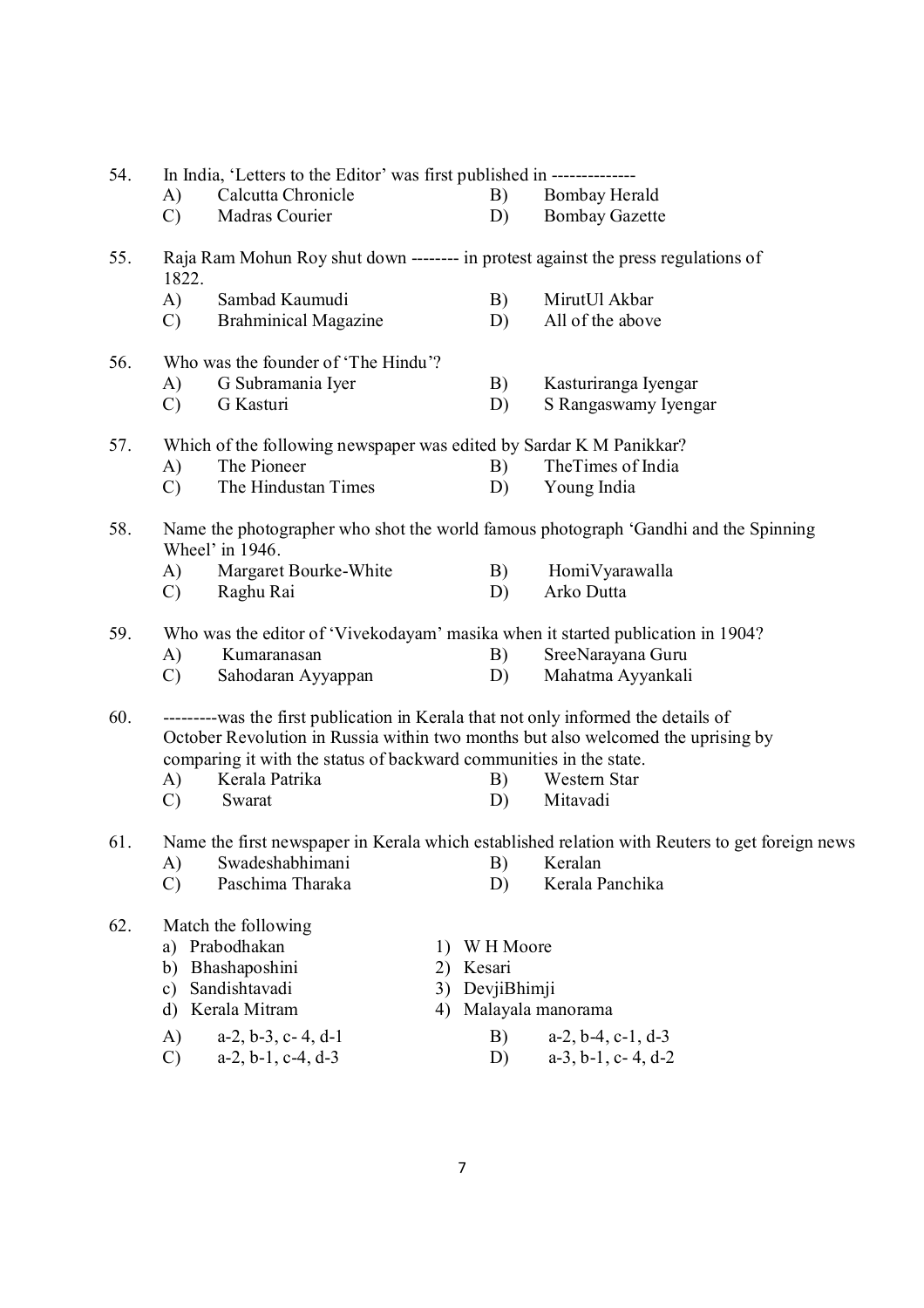| 63. |                                                                                                                                                                                                                                                | The diamond cutter' is an adjective for------             |    |     |               |                                                                                                                                                                                 |    |     |
|-----|------------------------------------------------------------------------------------------------------------------------------------------------------------------------------------------------------------------------------------------------|-----------------------------------------------------------|----|-----|---------------|---------------------------------------------------------------------------------------------------------------------------------------------------------------------------------|----|-----|
|     | $\mathbf{A}$                                                                                                                                                                                                                                   | Sub-editor                                                |    |     | B)            | News Editor                                                                                                                                                                     |    |     |
|     | $\mathcal{C}$                                                                                                                                                                                                                                  | Coordinating Editor                                       |    |     | D)            | Reporter                                                                                                                                                                        |    |     |
| 64. |                                                                                                                                                                                                                                                | the Indian Constitution.                                  |    |     |               | As per the verdict of the nine-member Supreme Court Bench led by Justice J S Khehar,                                                                                            |    |     |
|     | $\mathbf{A}$                                                                                                                                                                                                                                   | 19                                                        | B) | 20  | $\mathcal{C}$ | 21                                                                                                                                                                              | D) | 22  |
| 65. |                                                                                                                                                                                                                                                | constitution.                                             |    |     |               | To develop the scientific temper, humanism and the spirit of inquiry and reform'- is a<br>fundamental duty assigned to every Indian citizen by the Article--------of the Indian |    |     |
|     | A)                                                                                                                                                                                                                                             | 51A                                                       | B) | 52A | $\mathcal{C}$ | 50                                                                                                                                                                              | D) | 52B |
| 66. | Which case led to the impugnment of The Newspaper Act of 1956 which stipulated<br>higher pricing for more pages in a newspaper as it was violative of Article $19(1)(a)$ ?<br>The Search Light Case<br>A)<br>Cross Roads Case<br>$\mathcal{C}$ |                                                           |    |     | B)<br>D)      | The Sakal Papers Case<br><b>Blitz Case</b>                                                                                                                                      |    |     |
| 67. |                                                                                                                                                                                                                                                | Who was the first chairman of the Press Council of India? |    |     |               |                                                                                                                                                                                 |    |     |
|     | A)                                                                                                                                                                                                                                             | Justice P B Sawanth                                       |    |     | B)            | Justice J N Rajyadhyaksha                                                                                                                                                       |    |     |
|     | $\mathcal{C}$                                                                                                                                                                                                                                  | Justice J R Mudholkar                                     |    |     | D)            | Justice P C Goswami                                                                                                                                                             |    |     |
| 68. |                                                                                                                                                                                                                                                | Scandal which indicted Rupert Murdoch's newspapers?       |    |     |               | Who was the head of the inquiry committee on the infamous British Phone Hacking                                                                                                 |    |     |
|     | A)                                                                                                                                                                                                                                             | Lord Justice Leveson                                      |    |     | B)            | Sir David Bell                                                                                                                                                                  |    |     |
|     | $\mathcal{C}$                                                                                                                                                                                                                                  | Ed Miliband                                               |    |     | D)            | David Cameron                                                                                                                                                                   |    |     |
| 69. |                                                                                                                                                                                                                                                |                                                           |    |     |               | Which of the following deals with the anti-sedition provisions in India?                                                                                                        |    |     |
|     | A)                                                                                                                                                                                                                                             | <b>IPC 124A</b>                                           |    |     | B)            | <b>IPC 377</b>                                                                                                                                                                  |    |     |
|     | $\mathcal{C}$                                                                                                                                                                                                                                  | <b>IPC 120B</b>                                           |    |     | D)            | <b>IPC 376A</b>                                                                                                                                                                 |    |     |
| 70. |                                                                                                                                                                                                                                                |                                                           |    |     |               | A writ or order by which a higher court reviews a case tried in a lower court is--------                                                                                        |    |     |
|     | A)                                                                                                                                                                                                                                             | Mandamus                                                  |    |     | B)            | Certiorari                                                                                                                                                                      |    |     |
|     | $\mathcal{C}$                                                                                                                                                                                                                                  | Suomoto                                                   |    |     | D)            | None of these                                                                                                                                                                   |    |     |
| 71. |                                                                                                                                                                                                                                                |                                                           |    |     |               | 'Visual Pleasure and Narrative Cinema'- an influential feminist essay which integrated<br>the concept of 'male gaze' and psycho analytic postulates $-$ is written by           |    |     |
|     | $\mathbf{A}$                                                                                                                                                                                                                                   | Andrea Dworkin                                            |    |     | B)            | Phyllis Chesler                                                                                                                                                                 |    |     |
|     | $\mathcal{C}$                                                                                                                                                                                                                                  | Jacques Lacan                                             |    |     | D)            | Laura Mulvey                                                                                                                                                                    |    |     |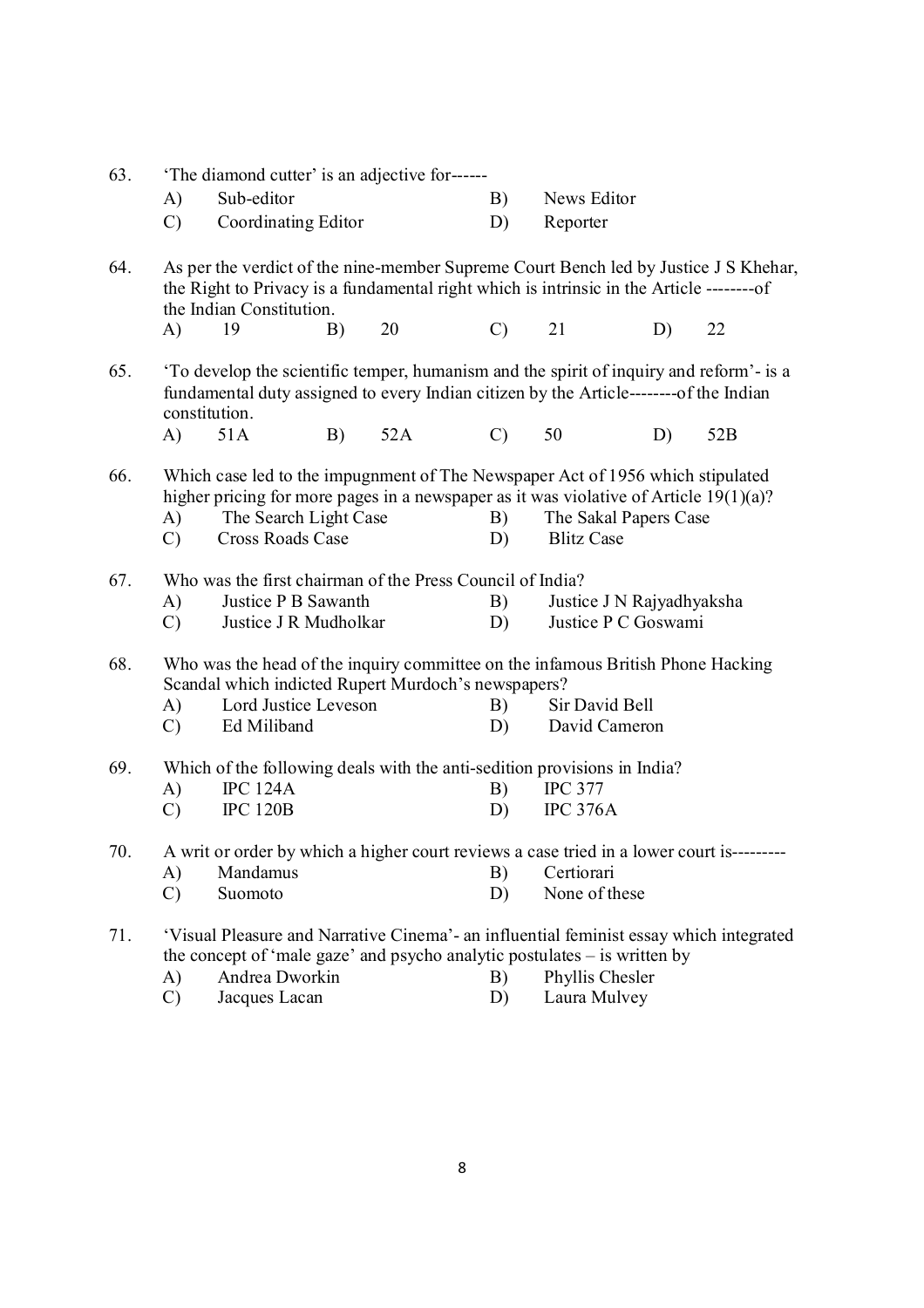| 72. | -------is an informal form of communication which ignores all formal channels and spread<br>rumours and gossips at all levels of an organization. |                                                                                                                                                                                                           |    |                                      |               |                                           |    |                                                                                                                          |
|-----|---------------------------------------------------------------------------------------------------------------------------------------------------|-----------------------------------------------------------------------------------------------------------------------------------------------------------------------------------------------------------|----|--------------------------------------|---------------|-------------------------------------------|----|--------------------------------------------------------------------------------------------------------------------------|
|     | $\mathbf{A}$                                                                                                                                      | Grapevine                                                                                                                                                                                                 |    |                                      | B)            | Downward communication                    |    |                                                                                                                          |
|     | $\mathcal{C}$                                                                                                                                     | Paralanguage                                                                                                                                                                                              |    |                                      | D)            | Affect display                            |    |                                                                                                                          |
| 73. |                                                                                                                                                   | The first talkie film in the world                                                                                                                                                                        |    |                                      |               |                                           |    |                                                                                                                          |
|     | A)                                                                                                                                                | A trip to the moon                                                                                                                                                                                        |    |                                      | B)            | Birth of a nation                         |    |                                                                                                                          |
|     | $\mathcal{C}$                                                                                                                                     | The Jazz singer                                                                                                                                                                                           |    |                                      | D)            | <b>Battleship Potemkin</b>                |    |                                                                                                                          |
| 74. |                                                                                                                                                   | If same individuals are studied at different times with respect to the same topic, it is<br>called a----------                                                                                            |    |                                      |               |                                           |    |                                                                                                                          |
|     | A)                                                                                                                                                | Longitudinal study                                                                                                                                                                                        |    |                                      | B)            | Panel study                               |    |                                                                                                                          |
|     | $\mathcal{C}$                                                                                                                                     | Trend study                                                                                                                                                                                               |    |                                      | D)            | Reception analysis                        |    |                                                                                                                          |
| 75. |                                                                                                                                                   | Pick out the newspaper which follows Berliner size and style                                                                                                                                              |    |                                      |               |                                           |    |                                                                                                                          |
|     | A)                                                                                                                                                | The Mint                                                                                                                                                                                                  | B) | The Guardian C)                      |               | Le Monde                                  | D) | All the above                                                                                                            |
| 76. |                                                                                                                                                   | of two columns, each have sub headings positioned at the same level and size.                                                                                                                             |    |                                      |               |                                           |    | ----------------- is an error or flow in page designs which can be explained as the arrangement<br><b>Assorted Grids</b> |
|     | A)                                                                                                                                                | Tombstoning B)                                                                                                                                                                                            |    | Feursome                             | $\mathcal{C}$ | Recto                                     | D) |                                                                                                                          |
| 77. | A)<br>$\mathcal{C}$                                                                                                                               | Ben Bagdikian<br><b>Edward Taylor Scott</b>                                                                                                                                                               |    |                                      | B)<br>D)      | Charles Anderson Dana<br>James Perry      |    | 'If a dog bites a man that is not news. But if a man bites a dog that is news'- Who said this?                           |
| 78. | A)                                                                                                                                                | What is the miniature typeface that is commonly used to present statistical data?<br>Serif                                                                                                                | B) | Sans Serif                           | $\mathcal{C}$ | Verso                                     | D) | Agate                                                                                                                    |
| 79. | A)                                                                                                                                                | Doordarshan began its telecast of TV commercials in--------<br>1960                                                                                                                                       | B) | 1969                                 | $\mathcal{C}$ | 1976                                      | D) | None of these                                                                                                            |
| 80. | A)<br>B)<br>$\mathcal{C}$<br>D)                                                                                                                   | ---------Act enacted during the British rule was instrumental in maintaining state control<br>over TV and Radio till 90s<br>The Press Council Act<br>The Vernacular Press Act<br>The Indian Telegraph Act |    | The Press (Objectionable Matter) Act |               |                                           |    |                                                                                                                          |
| 81. | A)                                                                                                                                                | ---------is the most logical and dominant light in a three point lighting system<br>Key Light                                                                                                             | B) | Fill Light                           | $\mathcal{C}$ | Back Light                                | D) | All of these                                                                                                             |
| 82. |                                                                                                                                                   | "I come from a country and civilization that gave the world the word that precedes<br>silence and is followed by more silence. That word is Om'- Who said this during an<br>Oscar award ceremony?         |    |                                      |               |                                           |    |                                                                                                                          |
|     | A)<br>$\mathcal{C}$                                                                                                                               | A R Rahman<br>Bhanu Athaiya                                                                                                                                                                               |    |                                      | B)<br>D)      | <b>Resul Pookutty</b><br>Amitabh Bachchan |    |                                                                                                                          |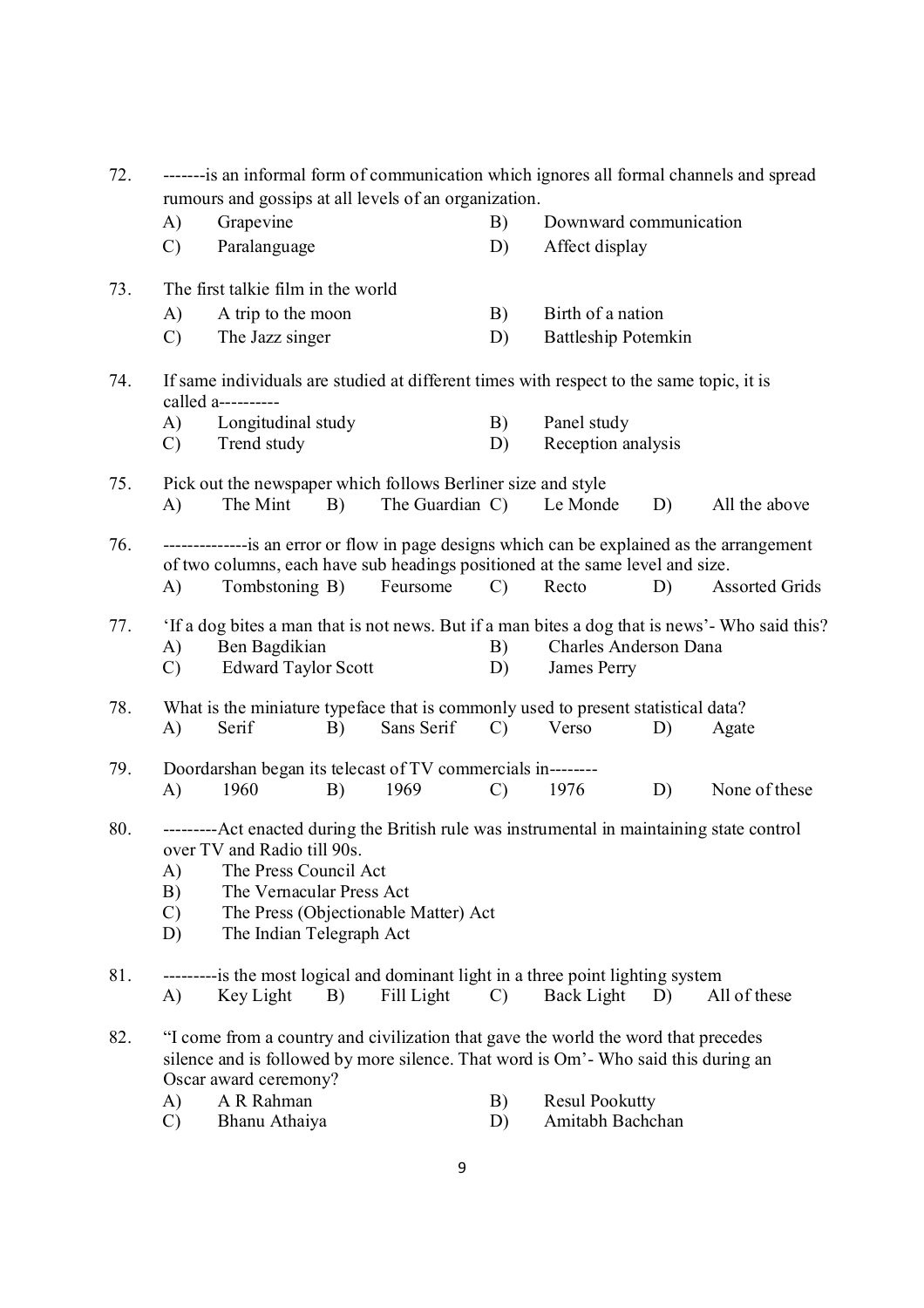| 83. |                        |                                  |    |                                                                          |               | The 'Wall Street Journal Formula' for writing is commonly employed in----------                                                                                      |    |                                                                                             |
|-----|------------------------|----------------------------------|----|--------------------------------------------------------------------------|---------------|----------------------------------------------------------------------------------------------------------------------------------------------------------------------|----|---------------------------------------------------------------------------------------------|
|     | A)                     | Hard news stories                |    |                                                                          | B)            | Feature stories                                                                                                                                                      |    |                                                                                             |
|     | $\mathcal{C}$          | Editorials                       |    |                                                                          | D)            | <b>Business articles</b>                                                                                                                                             |    |                                                                                             |
| 84. |                        | Inspirational) Women 2018' list? |    |                                                                          |               | Name the activist from Kerala who was included in the BBC's '100 (Influential and                                                                                    |    |                                                                                             |
|     | A)                     | Viji Penkoottu                   |    |                                                                          | B)            | Dayabai                                                                                                                                                              |    |                                                                                             |
|     | $\mathcal{C}$          | Arundhathi Roy                   |    |                                                                          | D)            | Sunita Krishnan                                                                                                                                                      |    |                                                                                             |
| 85. |                        |                                  |    |                                                                          |               | The first Roman Consul (Chairman of the Senate) who partially succeeded in                                                                                           |    | documenting and publishing the proceedings of Senate meetings titled Acta Senatus was       |
|     | A)                     | Julius Caesar                    |    |                                                                          | B)            | Octavius                                                                                                                                                             |    |                                                                                             |
|     | $\mathcal{C}$          | Mark Antony                      |    |                                                                          | D)            | Livius                                                                                                                                                               |    |                                                                                             |
| 86. |                        | Advertising':                    |    |                                                                          |               | The pioneer in the field of advertising and often referred to as 'The Father of                                                                                      |    |                                                                                             |
|     | A)                     | Lord Northcliffe                 |    |                                                                          | B)            | Albert Lasker                                                                                                                                                        |    |                                                                                             |
|     | $\mathcal{C}$          | David Oglivy                     |    |                                                                          | D)            | <b>Walter Thompson</b>                                                                                                                                               |    |                                                                                             |
| 87. | A)                     | Pica                             | B) | In typography, ----------------is the smallest unit of measure.<br>Point | $\mathcal{C}$ | Font size                                                                                                                                                            | D) | None of these                                                                               |
|     |                        |                                  |    |                                                                          |               |                                                                                                                                                                      |    |                                                                                             |
| 88. |                        |                                  |    | Which one of the following is not a form of POP advertising?             |               |                                                                                                                                                                      |    |                                                                                             |
|     | A)                     | Dangler                          | B) | Wobbler                                                                  | $\mathcal{C}$ | Poster                                                                                                                                                               | D) | Hoarding                                                                                    |
| 89. |                        | called--------------             |    |                                                                          |               | Any phrase, logo, image, sound etc. that aid in recalling brand information is generally                                                                             |    |                                                                                             |
|     | A)                     | Verticals                        | B) | Reminders                                                                | $\mathcal{C}$ | Mnemonics D)                                                                                                                                                         |    | Tangents                                                                                    |
| 90. |                        |                                  |    | Contempt of courts act was enacted in------                              |               |                                                                                                                                                                      |    |                                                                                             |
|     | $\mathbf{A}$           | 1970                             | B) | 1971                                                                     | $\mathcal{C}$ | 1972                                                                                                                                                                 | D) | 1973                                                                                        |
| 91. |                        |                                  |    |                                                                          |               | ----------became the first country in the world to make Corporate Social Responsibility<br>a mandatory requirement for companies and corporates through legislation. |    |                                                                                             |
|     | A)                     | <b>USA</b>                       | B) | U K                                                                      | $\mathcal{C}$ | India                                                                                                                                                                | D) | China                                                                                       |
| 92. |                        | language in 1939.                |    |                                                                          |               |                                                                                                                                                                      |    | The All India Radio inaugurated its External Service Division with the broadcast in ------- |
|     | A)                     | Pashto                           |    |                                                                          |               | Arabic                                                                                                                                                               |    |                                                                                             |
|     | $\mathcal{C}$          | Mandarin Chinese                 |    |                                                                          | D)            | <b>Burmese</b>                                                                                                                                                       |    |                                                                                             |
| 93. |                        |                                  |    |                                                                          |               | Which committee recommended the establishment of a National Broadcasting Trust<br>called AkashBharati for granting autonomy to Akashvani and Doordarshan in 1978?    |    |                                                                                             |
|     |                        |                                  |    |                                                                          | B)            | Verghese Committee                                                                                                                                                   |    |                                                                                             |
|     | Chanda Committee<br>A) |                                  |    |                                                                          |               |                                                                                                                                                                      |    |                                                                                             |

- C) P C Joshi Committee D) Vardan Committee
	- 10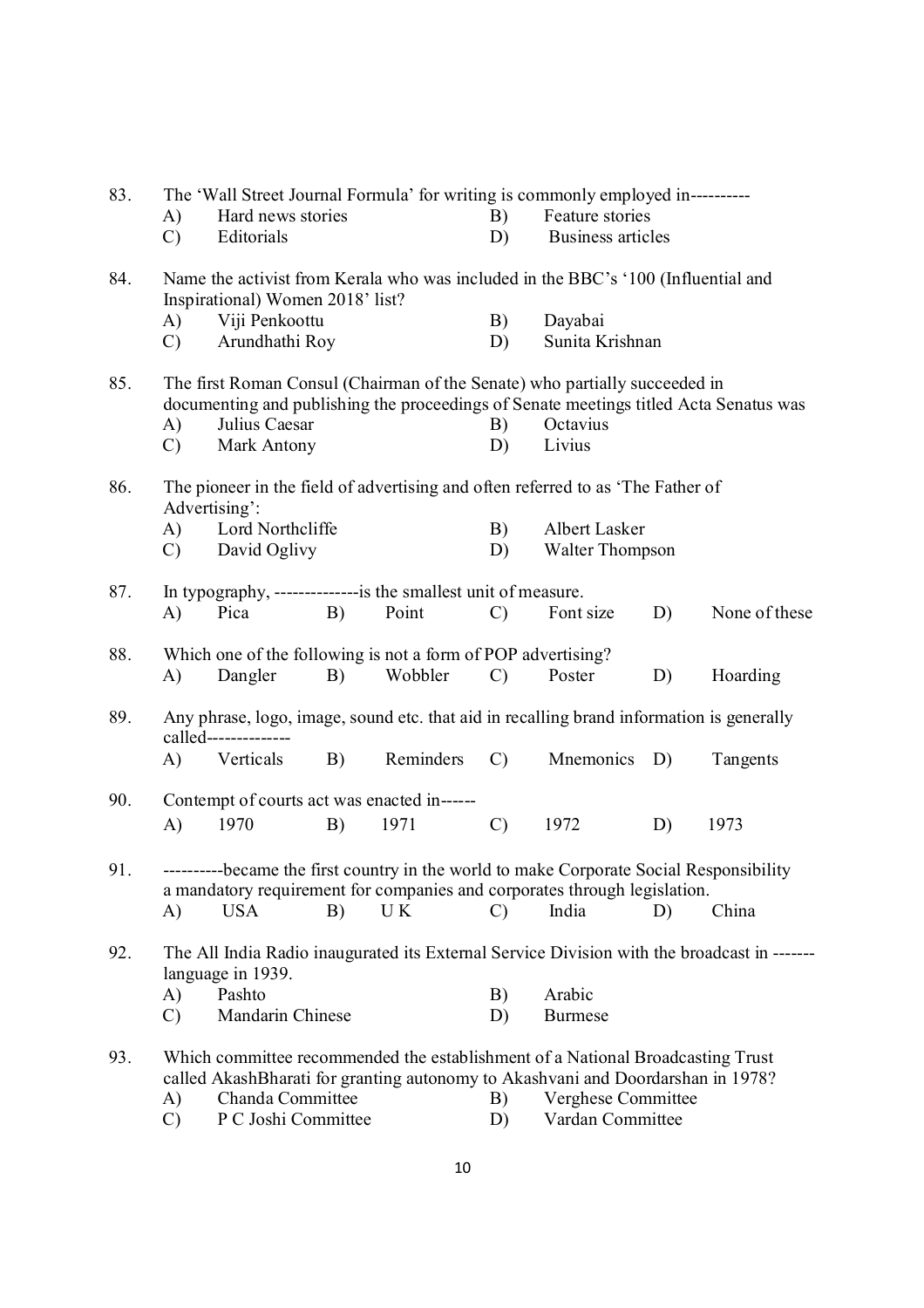| 94.  | Match the following Doordarshan soap operas/telefilm with the persons behind it. |                                                                                                                                                                      |          |                                                                                                                         |  |  |  |  |  |
|------|----------------------------------------------------------------------------------|----------------------------------------------------------------------------------------------------------------------------------------------------------------------|----------|-------------------------------------------------------------------------------------------------------------------------|--|--|--|--|--|
|      | a)                                                                               | Ramayan                                                                                                                                                              | 1)       | P Kumar Vasudev                                                                                                         |  |  |  |  |  |
|      | b)                                                                               | Mahabharat                                                                                                                                                           | 2)       | Govind Nihalani                                                                                                         |  |  |  |  |  |
|      | c)                                                                               | Hum Log                                                                                                                                                              | 3)       | <b>B</b> R Chopra                                                                                                       |  |  |  |  |  |
|      | d)                                                                               | Tamas                                                                                                                                                                | 4)       | Ramanand Sagar                                                                                                          |  |  |  |  |  |
|      | A)                                                                               | a-4, b-1, c-2, d-3                                                                                                                                                   | B)       | $a-3$ , $b-4$ , $c-1$ , $d-2$                                                                                           |  |  |  |  |  |
|      | $\mathcal{C}$                                                                    | $a-2$ , $b-3$ , $c-4$ , $d-1$                                                                                                                                        | D)       | $a-4, b-3, c-1, d-2$                                                                                                    |  |  |  |  |  |
| 95.  |                                                                                  | Name the newspaper edited by Shujaat Bukhari who was shot dead by terrorists in<br>Srinagar in 2018?                                                                 |          |                                                                                                                         |  |  |  |  |  |
|      | A)                                                                               | <b>Rising Kashmir</b>                                                                                                                                                | B)       | Greater Kashmir                                                                                                         |  |  |  |  |  |
|      | $\mathcal{C}$                                                                    | Kashmir Reader                                                                                                                                                       | D)       | Kashmir Times                                                                                                           |  |  |  |  |  |
| 96.  |                                                                                  | Which of the following is the reliability coefficient?                                                                                                               |          |                                                                                                                         |  |  |  |  |  |
|      | $\mathbf{A}$                                                                     | Pearson's                                                                                                                                                            | B)       | Spearman's                                                                                                              |  |  |  |  |  |
|      | $\mathcal{C}$                                                                    | Kendall's                                                                                                                                                            | D)       | Chronbach's Alpha                                                                                                       |  |  |  |  |  |
| 97.  | frame.<br>A)<br>$\mathcal{C}$                                                    | A filming guideline which states that cameras should be placed on one side of the<br>90° Rule<br>Griffith Formula                                                    | B)<br>D) | imaginary line (action axis) that is drawn between two principal characters/elements in a<br>180° Rule<br>None of these |  |  |  |  |  |
|      |                                                                                  |                                                                                                                                                                      |          |                                                                                                                         |  |  |  |  |  |
| 98.  |                                                                                  | The arrangement of light and dark areas in a composition is-------                                                                                                   |          |                                                                                                                         |  |  |  |  |  |
|      | A)                                                                               | Chiaroscuro                                                                                                                                                          | B)       | Misc-en-Scene                                                                                                           |  |  |  |  |  |
|      | $\mathcal{C}$                                                                    | Cyclorama                                                                                                                                                            | D)       | Scrim                                                                                                                   |  |  |  |  |  |
| 99.  | movement.                                                                        | The film "The Cabinet of Dr. Caligari" marked the characteristics of ------                                                                                          |          |                                                                                                                         |  |  |  |  |  |
|      | A)                                                                               | Soviet Montage                                                                                                                                                       | B)       | Italian Neorealism                                                                                                      |  |  |  |  |  |
|      | $\mathcal{C}$                                                                    | German Expressionism                                                                                                                                                 | D)       | French new wave                                                                                                         |  |  |  |  |  |
| 100. |                                                                                  | Which country gave citizenship to humanoid robot Sophia?                                                                                                             |          |                                                                                                                         |  |  |  |  |  |
|      | A)                                                                               | Saudi Arabia B)<br>Hong Kong $C$ )                                                                                                                                   |          | <b>USA</b><br>D)<br>Japan                                                                                               |  |  |  |  |  |
| 101. | A)<br>B)<br>$\mathcal{C}$<br>D)                                                  | Manisana, Majithia, Palekar, Bhachawat<br>Majithia, Palekar, Manisana, Bhachawat<br>Palekar, Manisana, Majithia, Bhachawat<br>Palekar, Bhachawat, Manisana, Majithia |          | Choose the correct chronological order of wage boards for journalists established in India                              |  |  |  |  |  |
| 102. |                                                                                  | Who described media as 'mobility multipliers'?                                                                                                                       |          |                                                                                                                         |  |  |  |  |  |
|      | A)                                                                               | Daniel Lerner                                                                                                                                                        | B)       | Wilbur Schramm                                                                                                          |  |  |  |  |  |
|      | $\mathcal{C}$                                                                    | <b>Everett M Rogers</b>                                                                                                                                              | D)       | Herbert Schiller                                                                                                        |  |  |  |  |  |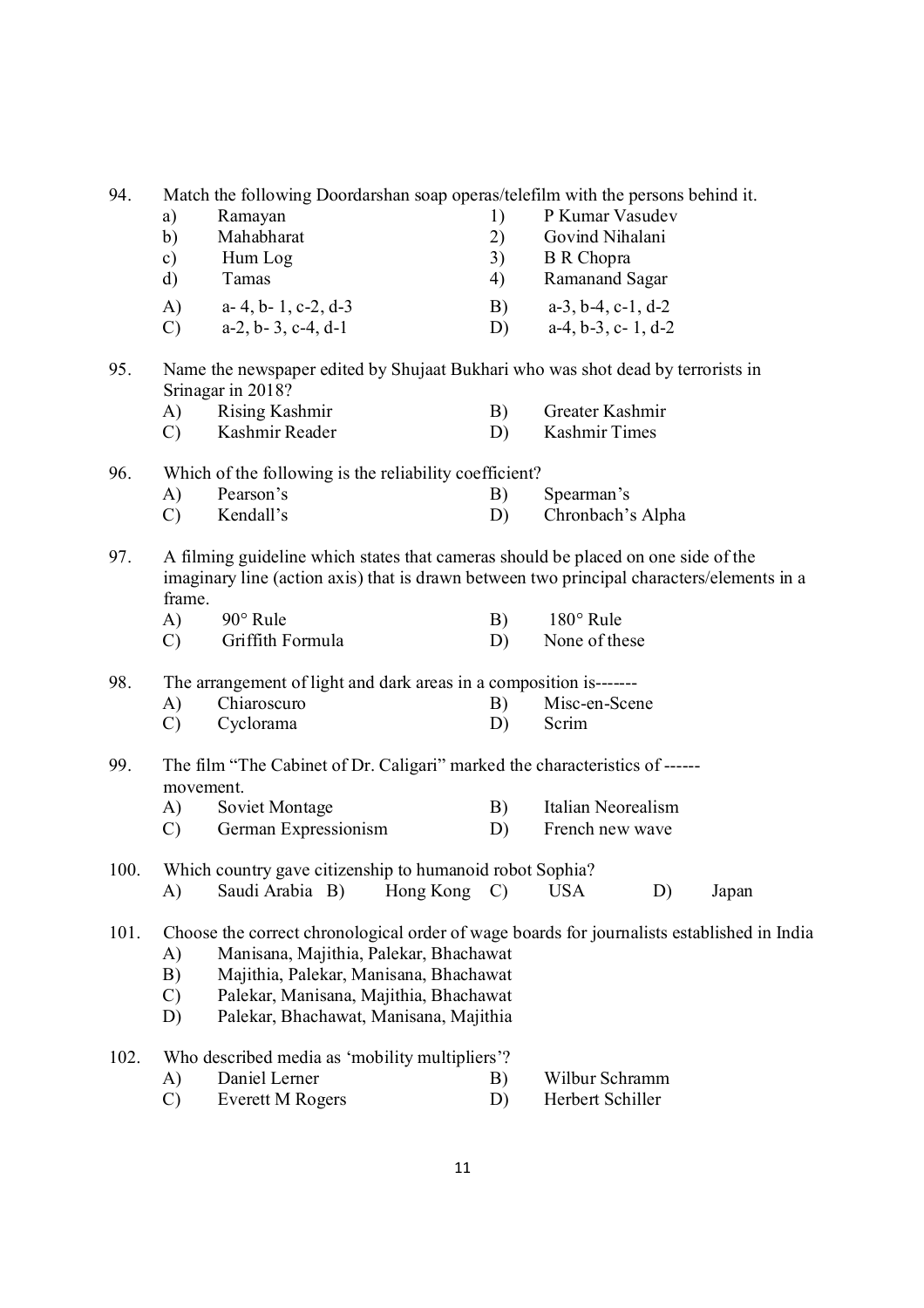| 103. |               | Cover shot is also known as--------                                                                                                                                                                            |    |                                                                                                 |
|------|---------------|----------------------------------------------------------------------------------------------------------------------------------------------------------------------------------------------------------------|----|-------------------------------------------------------------------------------------------------|
|      | A)            | Cut away                                                                                                                                                                                                       | B) | Cut in                                                                                          |
|      | $\mathcal{C}$ | <b>Establishing Shot</b>                                                                                                                                                                                       | D) | None of these                                                                                   |
| 104. |               | The National Press day in India is celebrated every year on $16th$ November to<br>commemorate the establishment of---------                                                                                    |    |                                                                                                 |
|      | A)            | First press Commission                                                                                                                                                                                         | B) | <b>Second Press Commission</b>                                                                  |
|      | $\mathcal{C}$ | Press Council of India                                                                                                                                                                                         | D) | <b>IFWJ</b>                                                                                     |
| 105. |               | Name the first NGO operated Community Radio in India which was based on the<br>Community Radio Policy 2006.                                                                                                    |    |                                                                                                 |
|      | A)            | Radio Sangham                                                                                                                                                                                                  | B) | Radio Mattoli                                                                                   |
|      | $\mathcal{C}$ | Radio SagarMatha                                                                                                                                                                                               | D) | Radio Luit                                                                                      |
| 106. |               | ---------is another name for Brundtland Report released in 1987 which introduced the<br>concept of sustainable development.                                                                                    |    |                                                                                                 |
|      | A)            | Many Voices, One World                                                                                                                                                                                         | B) | Our Common Future                                                                               |
|      | $\mathcal{C}$ | Development as Freedom                                                                                                                                                                                         | D) | Limits of Growth                                                                                |
| 107. | A)            | Validation of data through multiple verification approaches such as quantitative and<br>qualitative methods together for confirmation is known as ------- in research.<br>Hermeneutics C)<br>Reification<br>B) |    | Triangulation D)<br>Falsification                                                               |
| 108. |               |                                                                                                                                                                                                                |    | Choose the correct sequence of stages of diffusion of innovation according to Everett M. Rogers |
|      | A)            | Interest-Evaluation-Awareness - Trial-Adoption                                                                                                                                                                 |    |                                                                                                 |
|      | B)            | Interest- Awareness- Evaluation- Trial- Adoption                                                                                                                                                               |    |                                                                                                 |
|      | $\mathcal{C}$ | Awareness-Trial-Interest-Evaluation-Adoption                                                                                                                                                                   |    |                                                                                                 |
|      | D)            | Awareness- Interest - Evaluation- Trial- Adoption                                                                                                                                                              |    |                                                                                                 |
| 109. |               |                                                                                                                                                                                                                |    | Who among the following was a key figure in campaign for the Right to Information Act 2005?     |
|      | A)            | Ammu Joseph                                                                                                                                                                                                    | B) | Kalpana Sarma                                                                                   |
|      | $\mathcal{C}$ | Aruna Roy                                                                                                                                                                                                      | D) | Medha Patkar                                                                                    |
| 110. |               |                                                                                                                                                                                                                |    | The documentary film 'India's Daughter' based on the 2012 Delhi gang rape was directed by       |
|      | A)            | Leslee Udwin                                                                                                                                                                                                   | B) | Nishita Jain                                                                                    |
|      | $\mathcal{C}$ | Sunetra Choudhary                                                                                                                                                                                              | D) | Mira Nair                                                                                       |
| 111. |               | #Me Too campaign in Twitter since 2017 was triggered by the post of--------                                                                                                                                    |    |                                                                                                 |
|      | A)            | Alyssa Milano                                                                                                                                                                                                  | B) | Jennifer Lawrence                                                                               |
|      | $\mathcal{C}$ | Uma Thurman                                                                                                                                                                                                    | D) | Oprah Winfrey                                                                                   |
| 112. |               | Name the 'Afghan Girl' in Steve McCurry's world famous portrait picture appeared as<br>the cover of National Geographic in 1985                                                                                |    |                                                                                                 |
|      | $\mathbf{A}$  | MalalaYusafzai                                                                                                                                                                                                 | B) | Sharbat Gula                                                                                    |

C) Afsoon Arezo D) None of these